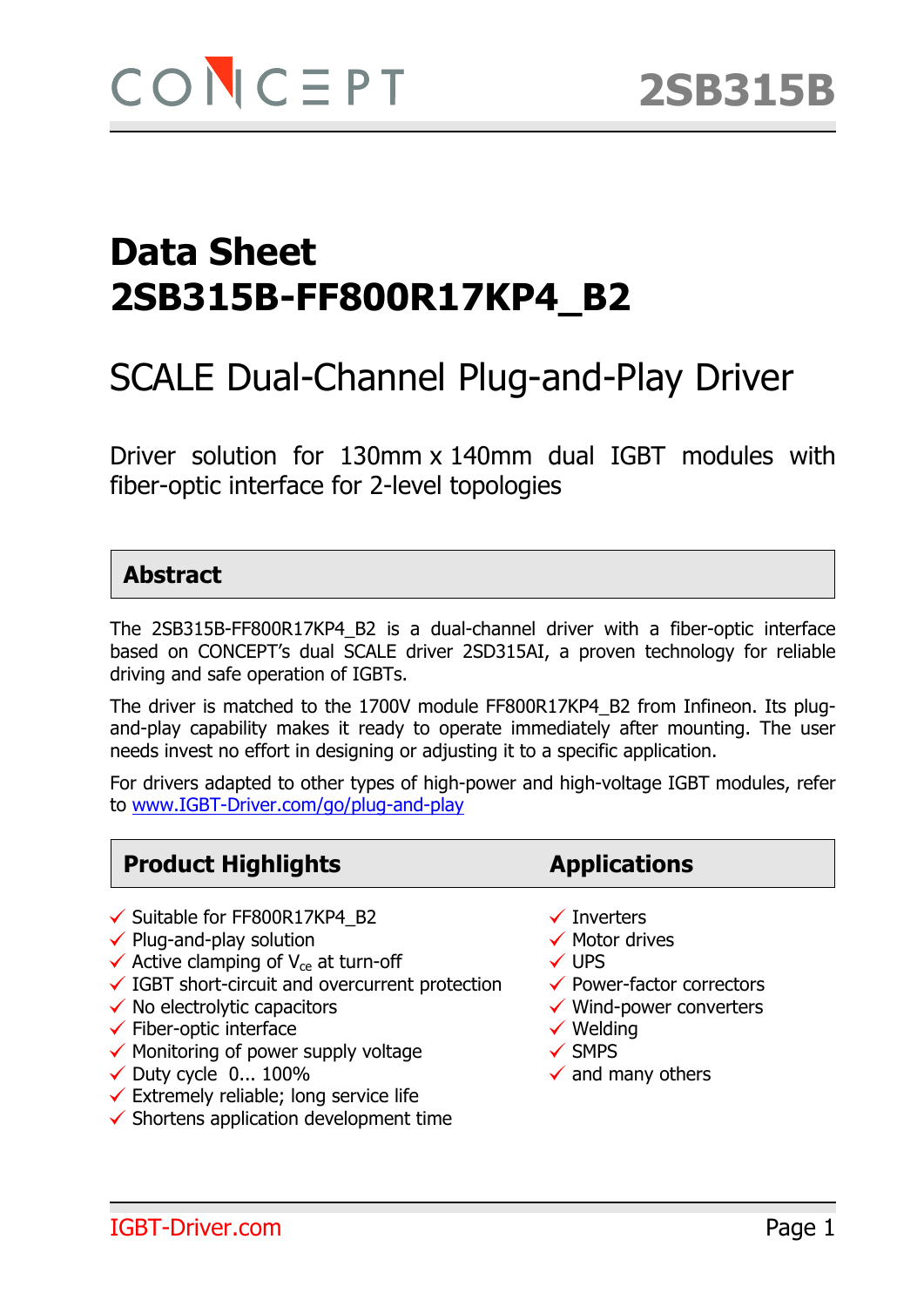

#### **Important: Please refer to the relevant manuals!**

**This data sheet contains only product-specific data. A detailed description, must-read application notes and general data applicable to this driver family are found in: "Description and Application Manual for 2SB315B SCALE Plug-and-play IGBT Driver".** 

See www.IGBT-Driver.com/go/2SB315B

#### **Dimensions**

Dimensions: 130 x 145 mm, 21 mm height (30 mm with connector X1 and flat cable).

Mounting principle: Connected to IGBT module with screws.

#### **Fiber Optics Interfaces**

| <b>Interface</b>              | <b>Remarks</b>                        | Part type #       |
|-------------------------------|---------------------------------------|-------------------|
| Drive signal input (Standard) | Fiber-optic receiver (Notes 14,15)    | <b>HFBR-2522Z</b> |
| Drive signal input (Opt. 01)  | Fiber-optic receiver (Notes 14,17)    | <b>HFBR-2412Z</b> |
| Status output (Standard)      | Fiber-optic transmitter (Notes 14,16) | <b>HFBR-1522Z</b> |
| Status output (Opt. 01)       | Fiber-optic transmitter (Notes 14,18) | <b>HFBR-1412Z</b> |

### **Absolute Maximum Ratings**

| <b>Parameter</b>                | <b>Remarks</b>      |       | Min Max | <b>Units</b> |
|---------------------------------|---------------------|-------|---------|--------------|
| Supply voltage $V_{DC}$         | VDC to GND (Note 1) | 0     | 16      | v            |
| Supply voltage $V_{DD}$         | VDD to GND          | 0     | 16      | v            |
| Gate peak current $I_{out}$     | Note 6              | $-15$ | $+15$   | A            |
| Average supply current $I_{DC}$ | Notes 2,3           |       | 500     | mA           |
| Output power per gate           | Note 3              |       |         | W            |
| Switching frequency             | Note 3              |       | 12      | kHz          |
| DC-link voltage                 | Note 4              |       | 1200    | ۷            |
| Operating temperature           | Note 3              | -40   | $+85$   | °C           |
| Storage temperature             |                     | -40   | $+90$   | °C           |

All data refer to +25°C and  $V_{DC}$  = 15V unless otherwise specified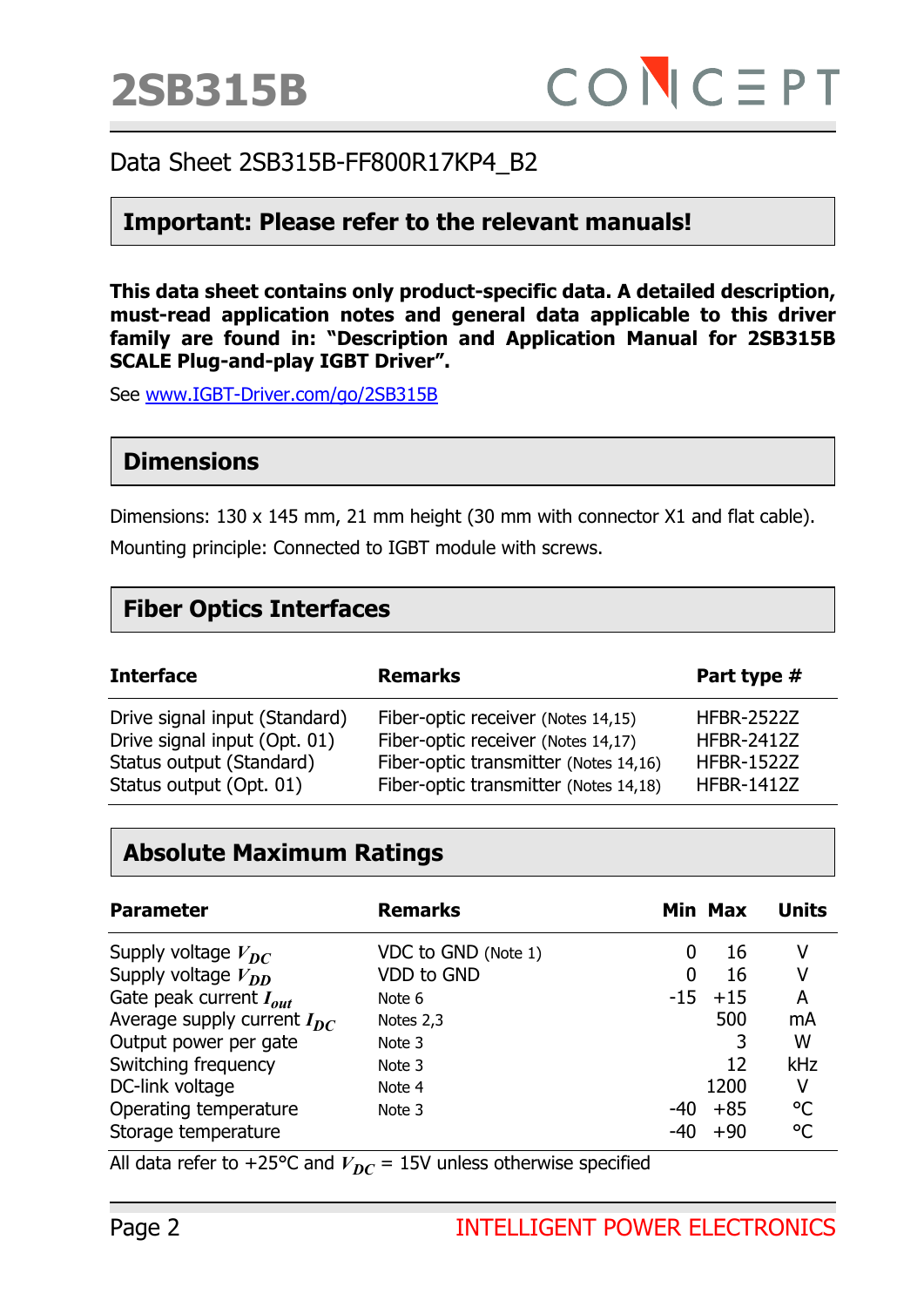## **Electrical Characteristics**

| <b>Power supply</b>                   | <b>Remarks</b>                | Min Typ. Max | <b>Units</b> |
|---------------------------------------|-------------------------------|--------------|--------------|
| Nominal supply voltage $V_{DC}$       | To GND (Note 1)               | 15           | $V_{dc}$     |
| Supply current $I_{DC}$               | Without load                  | 80           | mA           |
| Supply current $I_{DC}$               | At 12 kHz switching frequency | 500          | mA           |
| Efficiency $\eta$                     | Internal DC/DC converter      | 85           | $\%$         |
| Nominal supply voltage<br>$V_{DD}$    | <b>To GND</b>                 | 15           | $V_{dc}$     |
| Supply current $I_{DD}$               | Without load                  |              |              |
|                                       | Standard                      | 90           | mA           |
|                                       | Opt. 1                        | 130          | mA           |
| Supply current $I_{DD}$               | At 12 kHz switching frequency |              |              |
|                                       | Standard                      | 96           | mA           |
|                                       | Opt. 1                        | 136          | mA           |
| <b>Power supply monitoring</b>        | <b>Test conditions</b>        | Min Typ. Max | <b>Units</b> |
| Turn-on threshold $V_{th}$            | Note 5                        | 10.6         | $V_{dc}$     |
| Hysteresis on/off                     | Note 5                        | 0.6          | $V_{dc}$     |
| <b>Short circuit protection</b>       | <b>Remarks</b>                | Min Typ. Max | units        |
| V <sub>ce</sub> -monitoring threshold | Betw. aux. terminals          | 4.3          | $\vee$       |
| Response time                         | Note 7                        | 9.5          | $\mu$ S      |
| <b>Blocking time</b>                  | After failure (Note 8)        | 1            | S            |
| <b>Timing characteristics</b>         | <b>Test conditions</b>        | Min Typ. Max | <b>Units</b> |
| Turn-on delay $t_{pd(on)}$            | Note 9                        | 420          | ns           |
| Turn-off delay $\hat{t}_{pd(off)}$    | Note 9                        | 550          | ns           |
| Output rise time $t_{r(out)}$         | $Gx$ to $Ex$ (Note 10)        | 150          | ns           |
| Output fall time t <sub>f(out)</sub>  | Gx to Ex (Note 10)            | 80           | ns           |
| Dead time between outputs             | Half-bridge mode              | 2.5          | $\mu$ S      |
| <b>Gate outputs</b>                   | <b>Test conditions</b>        | Min Typ. Max | <b>Units</b> |
| Turn-on gate resistor $R_{q(0n)}$     |                               | 2.4          | Ω            |
| Turn-off gate resistor $R_{q(off)}$   |                               | 4.7          | Ω            |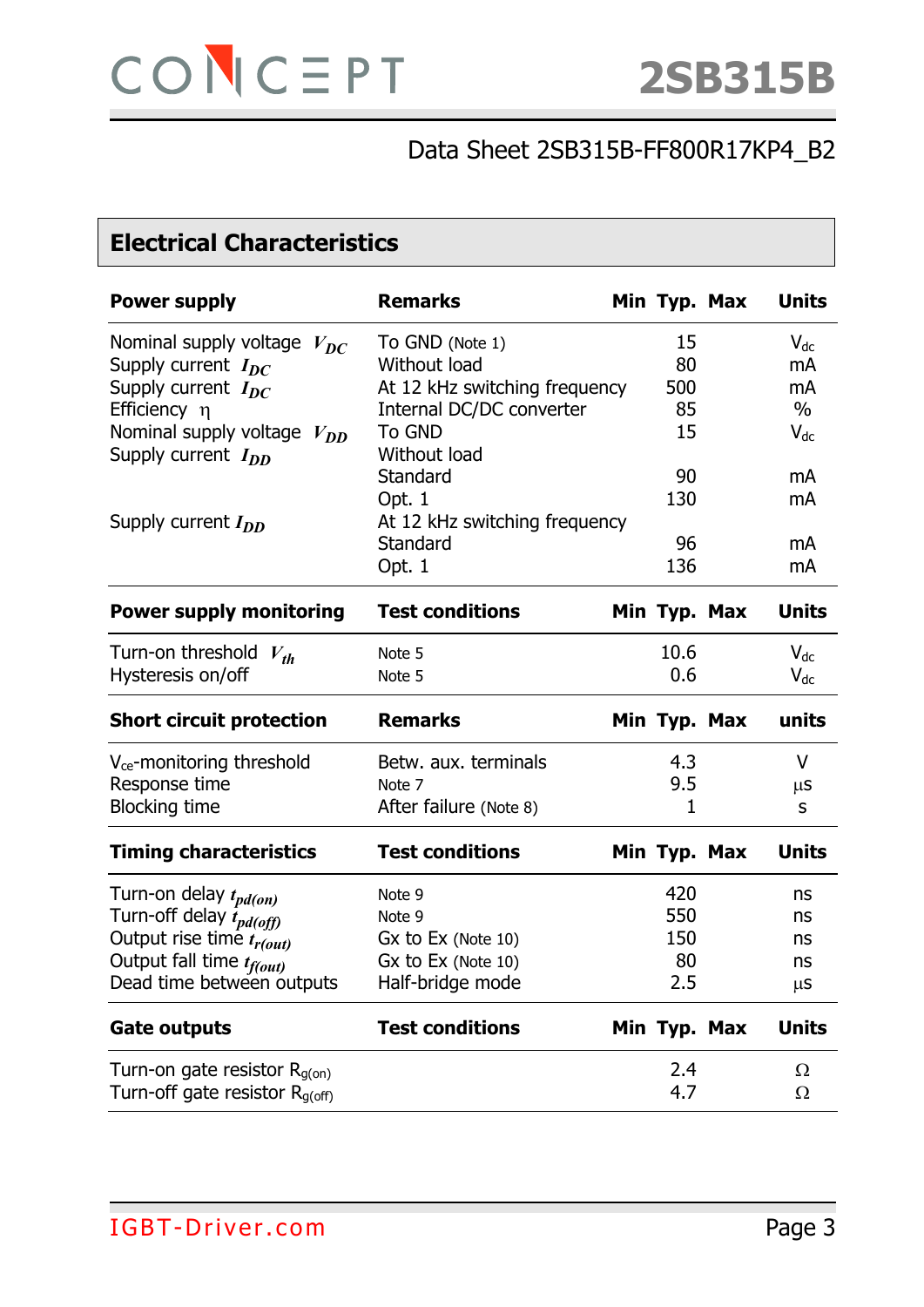| <b>Electrical insulation</b>                                                   | <b>Test conditions</b>                                   |     |             | Min Typ. Max | <b>Units</b>              |
|--------------------------------------------------------------------------------|----------------------------------------------------------|-----|-------------|--------------|---------------------------|
| Operating voltage<br>Test voltage                                              | Continuous or repeated (Note 4)<br>50 Hz/1 min (Note 11) |     |             | 1200<br>4000 | $V_{dc}$<br>$V_{AC(eff)}$ |
| Partial discharge extinction volt. IEC270 (Note 12)<br>Creep path input-output |                                                          |     | >1700<br>20 |              | $V_{AC(pk)}$<br>mm        |
| Creep path output-output<br>Maximum dV/dt at dV=1000 V                         | Note 13                                                  | 100 | 25          |              | mm<br>$kV/\mu s$          |

All data refer to +25°C and  $V_{DC}$  = 15 V unless otherwise specified

Footnotes to the key data

- 1) The drivers have a zener diode on each channel for over-voltage protection. When the feed voltage exceeds 16V, this protection may be exposed to thermal overload.
- 2) If the specified power consumption is exceeded, this indicates an overload of the DC/DC converter. It should be noted that these DC/DC converters are not protected against overload.
- 3) Application-specific self-heating of gate drivers and IGBT modules, especially at high switching frequency, must be taken into account. As a rule, the switching frequency is limited due to the switching losses of the IGBT modules. Because CONCEPT cannot predict how the drivers will be incorporated in the user's application, no binding recommended value for self-heating and thus for the maximum useable output power can be made. Users are therefore recommended to check the gate driver's ambient temperature within the system.
- 4) This limit is due to active clamping. Refer to the "Description and Application Manual for 2SB315B SCALE Dual-Channel Plug-and-play IGBT Driver".
- 5) Under-voltage monitoring of the supply voltage to the gate driver. If the voltage drops below this limit, the power modules are switched off.
- 6) The gate current is limited by the gate resistors located on the driver.
- 7) Pulse width of the direct output of the gate drive unit (excluding the delay of the gate resistors).
- 8) The typical blocking time after an error is 1 second. Versions with other blocking times may also be supplied if required.
- 9) Measured from the transition of the turn-on or turn-off command at the host controller to direct output of the gate drive unit (excluding the delay of the gate resistors).
- 10) Refers to the direct output of the gate drive unit (excluding the delay of the gate resistors).
- 11) The test voltage of 4000  $V_{\text{ac(rms)}}$ /50Hz may be applied only once during one minute. It should be noted that with this (strictly speaking obsolete) test method, some (minor) damage occurs to the insulation layers due to the partial discharge. Consequently, this test is not performed at CONCEPT as a series test. In the case of repeated insulation tests (e.g. module test, equipment test, system test), the subsequent tests should be performed with a lower test voltage: the test voltage is reduced by 400V for each additional test. The more modern if more elaborate partial-discharge measurement is preferable to such test methods as it is almost entirely non-destructive.
- 12) The partial discharge is not measured for the standard types. Tested and selected types with guaranteed partial-discharge immunity can be supplied for applications with maximum requirements and higher operating voltages (such as railroad applications).
- 13) This specification guarantees that the drive information will be transferred reliably even at a high DC-link voltage and with ultra-fast switching operations.
- 14) The transceivers required at the host controller side are not delivered with the gate driver. It is recommended to use the same types as used in the gate driver. For product information refer to www.IGBT-Driver.com/go/fiberoptics
- 15) The recommended transmitter current at the host controller is 30-35mA, suitable for plastic optic fibers with a length of less than 2.5 meters. Higher current may increase jitter or delay at turn-off.
- 16) The transmitter current at the gate driver is about 29mA.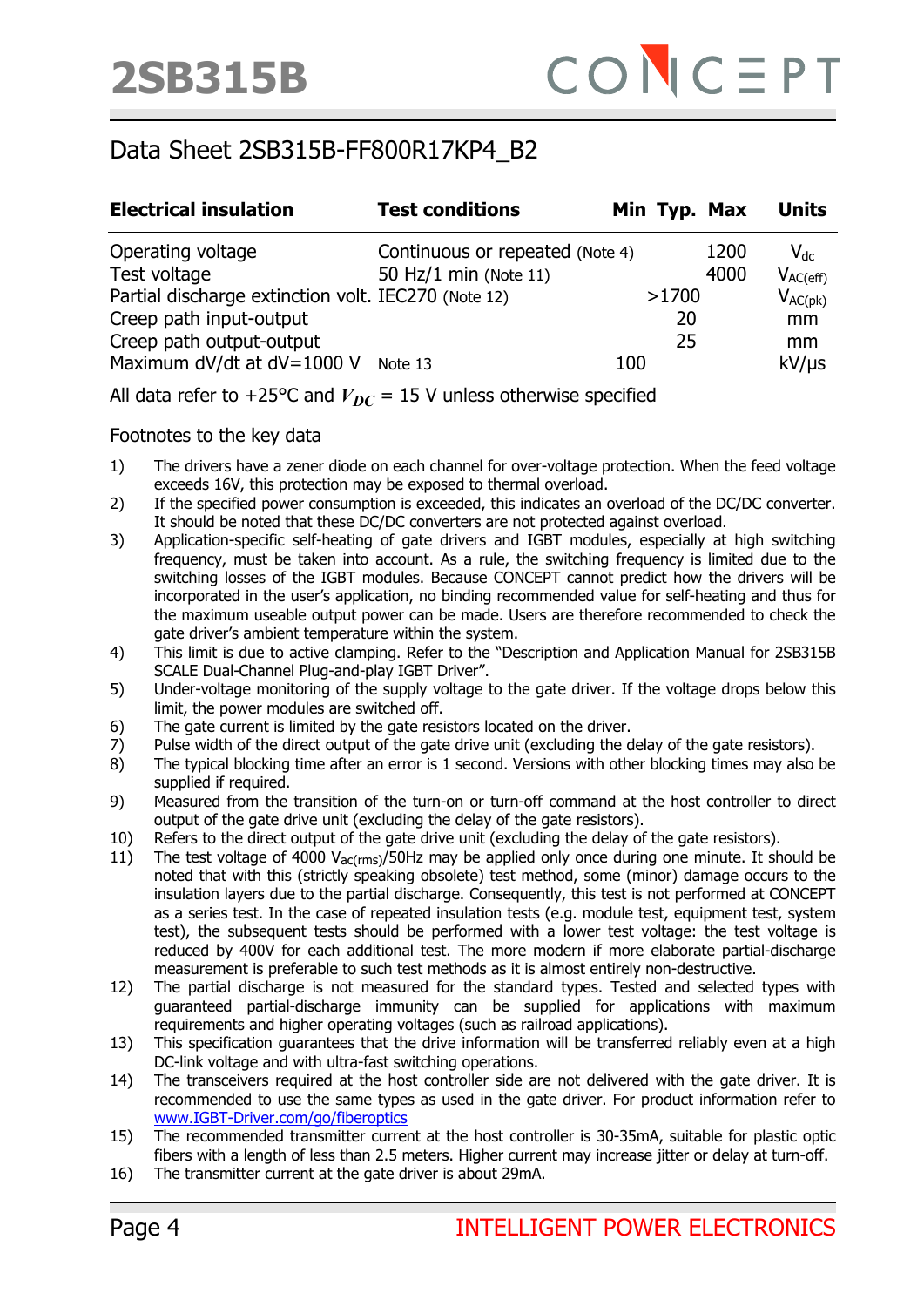- 17) The recommended transmitter current at the host controller is 60mA.
- 18) The transmitter current at the gate driver is about 53mA.

#### **Important Notice**

The data contained in this product data sheet is intended exclusively for technically trained staff. Handling all high-voltage equipment involves risk to life. Strict compliance with the respective safety regulations is mandatory!

Any handling of electronic devices is subject to the general specifications for protecting electrostatic-sensitive devices according to international standard IEC 747-1, Chapter IX or European standard EN 100015 (i.e. the workplace, tools, etc. must comply with these standards). Otherwise, this product may be damaged.

#### **Legal Disclaimer**

This data sheet specifies devices but cannot promise to deliver any specific characteristics. No warranty or guarantee is given  $-$  either expressly or implicitly  $$ regarding delivery, performance or suitability.

CT-Concept Technologie AG reserves the right to make modifications to its technical data and product specifications at any time without prior notice. The general terms and conditions of delivery of CT-Concept Technologie AG apply.

### **Quality**

The obligation to high quality is one of the central features laid down in the mission statement of CT-Concept Technologie AG. The quality management system covers all stages of product development and production up to delivery. The drivers of the SCALE series are manufactured to the ISO 9001 standard.